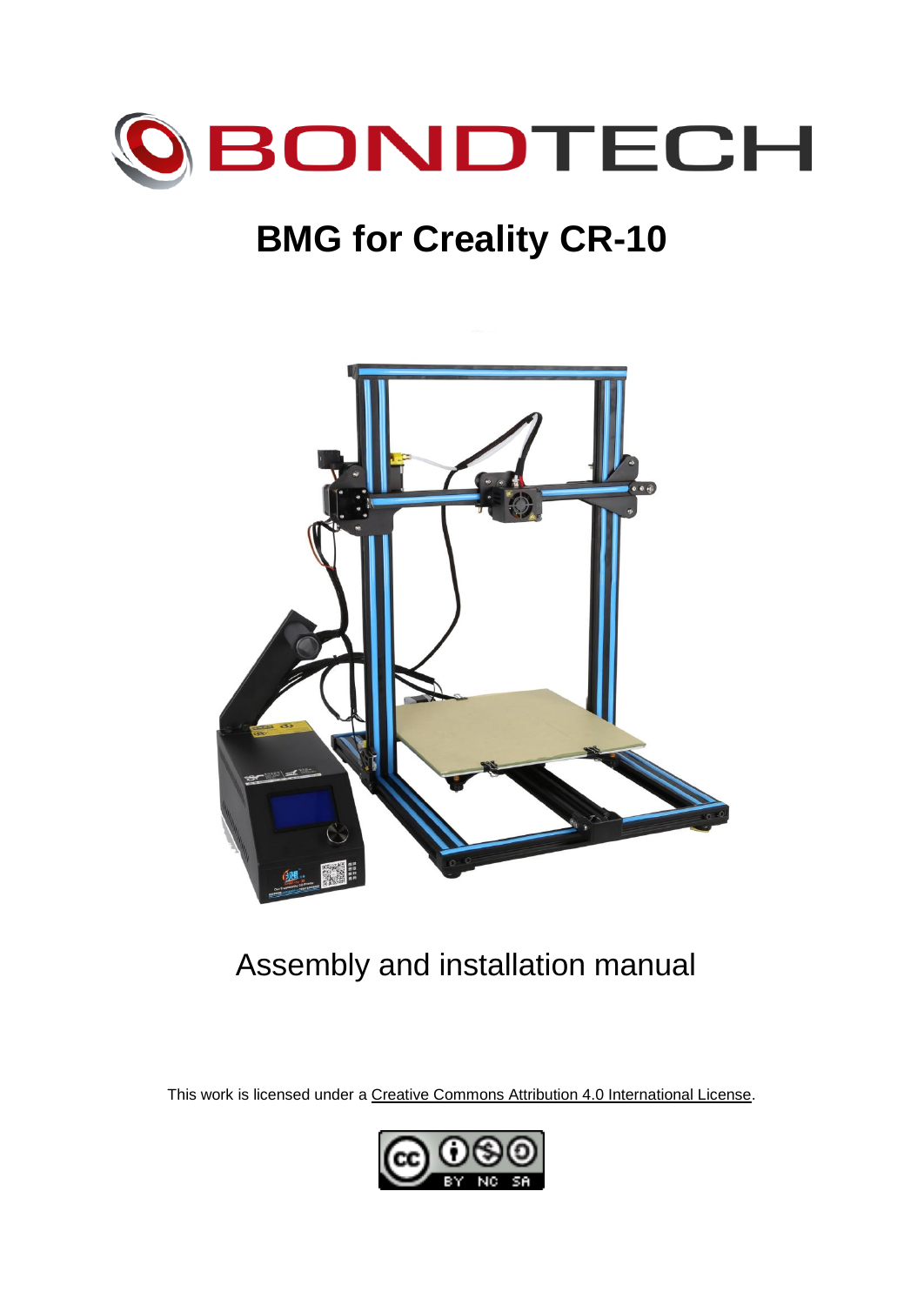#### **Table of Contents**

| Acknowledgements               |                |
|--------------------------------|----------------|
| Introduction                   | 1              |
| Compatibility                  | $\overline{2}$ |
| What's in the box?             | $\overline{2}$ |
| <b>Mechanical Installation</b> | $\overline{2}$ |
| What you need                  | 2              |
| <b>Software Configuration</b>  | 9              |
| Using original firmware        | 9              |
| Using custom firmware          | 10             |
| General usage advice           | 10             |

### <span id="page-1-0"></span>**Acknowledgements**

Special thanks to Don Stauffner for the help with the design of the housing for the filament sensor.

### <span id="page-1-1"></span>**Introduction**

The Bondtech BMG 1.75 mm extruder is the simplest way to increase the performance and reliability of your Creality CR-10 printer in a matter of minutes. This new revolution in design utilizes the proven **Bondtech Dual Drive Technology** with precision CNC-manufactured parts. This gives the market's best feeder performance and reliability.

The Upgrade allows you to prototype even faster and print with peace of mind.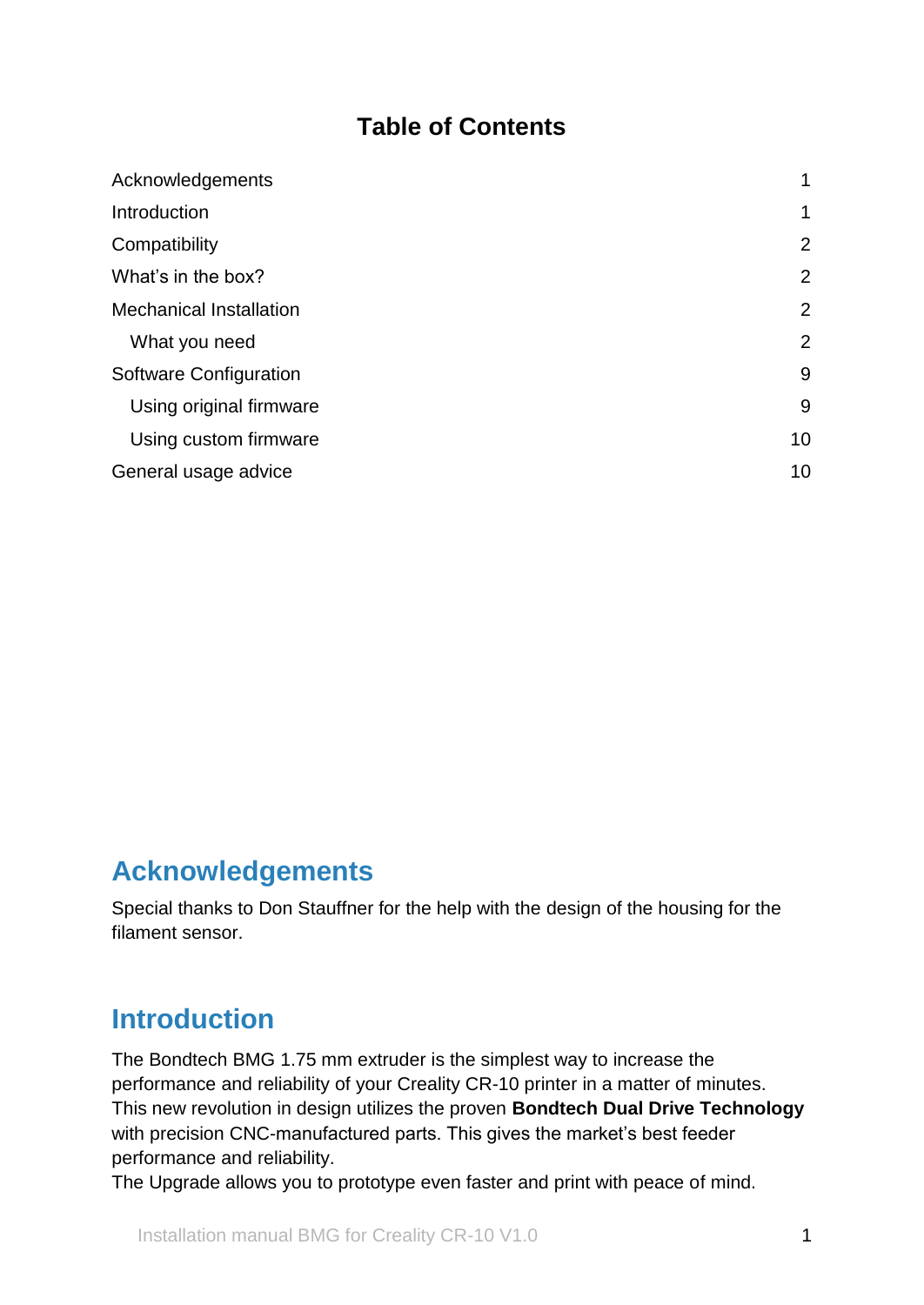## <span id="page-2-0"></span>**Compatibility**

The upgrade is compatible with the following machines:

- Creality CR-10
- Creality CR-10S

### <span id="page-2-1"></span>**What's in the box?**

1x Bondtech BMG Righthand extruder with a filament guide. 1x Motor gear 4x M3 Nuts (installed into bracket if purchased) 4x M3x8 bolts 1x Mounting bracket

As we share the files of the mount you can also buy the kit without the mount and print the part yourself.

## <span id="page-2-2"></span>**Mechanical Installation**

#### <span id="page-2-3"></span>What you need

To install the upgrade you are going to need

- M1.5- Hex Wrench
- M2.0- Hex Wrench
- M2.5- Hex Wrench
- Hobby knife with sharp tip or similar.

This guide shows the installation on an Creality CR-10S printer Start by unloading the material from your printer. After the filament has been removed, turn off the heater, wait for it to cool down, then turn of the printer.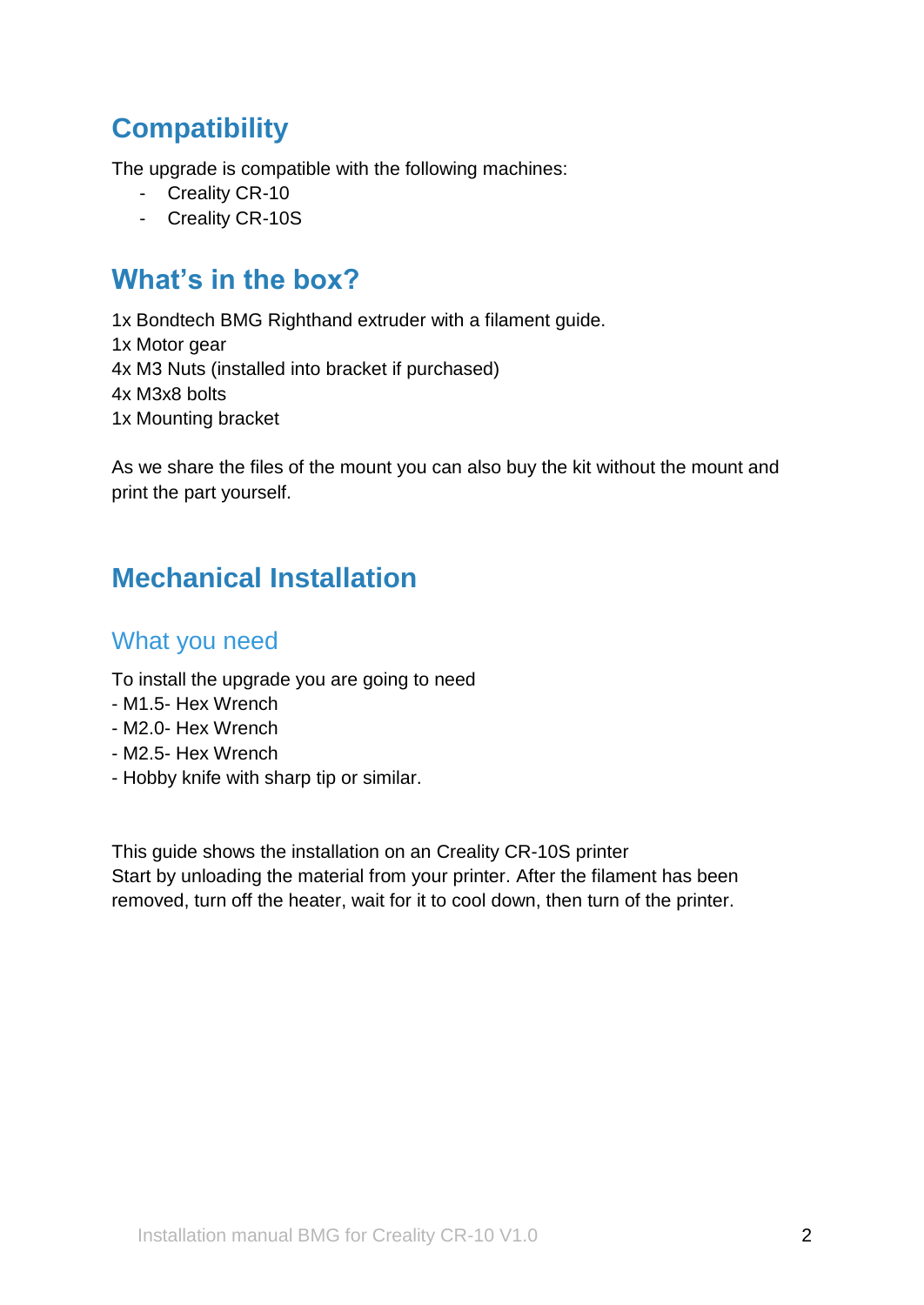







● Rotate the printer so you can access the rear side.

● Disconnect the Bowden tube from the extruder by pressing the top collar down and pulling the tube out at the same time

• Loosen and remove the M3 screws that holds the extruder and motor attached to the bracket.

Also disconnect the stepper motor cable.

● Extruder and motor removed.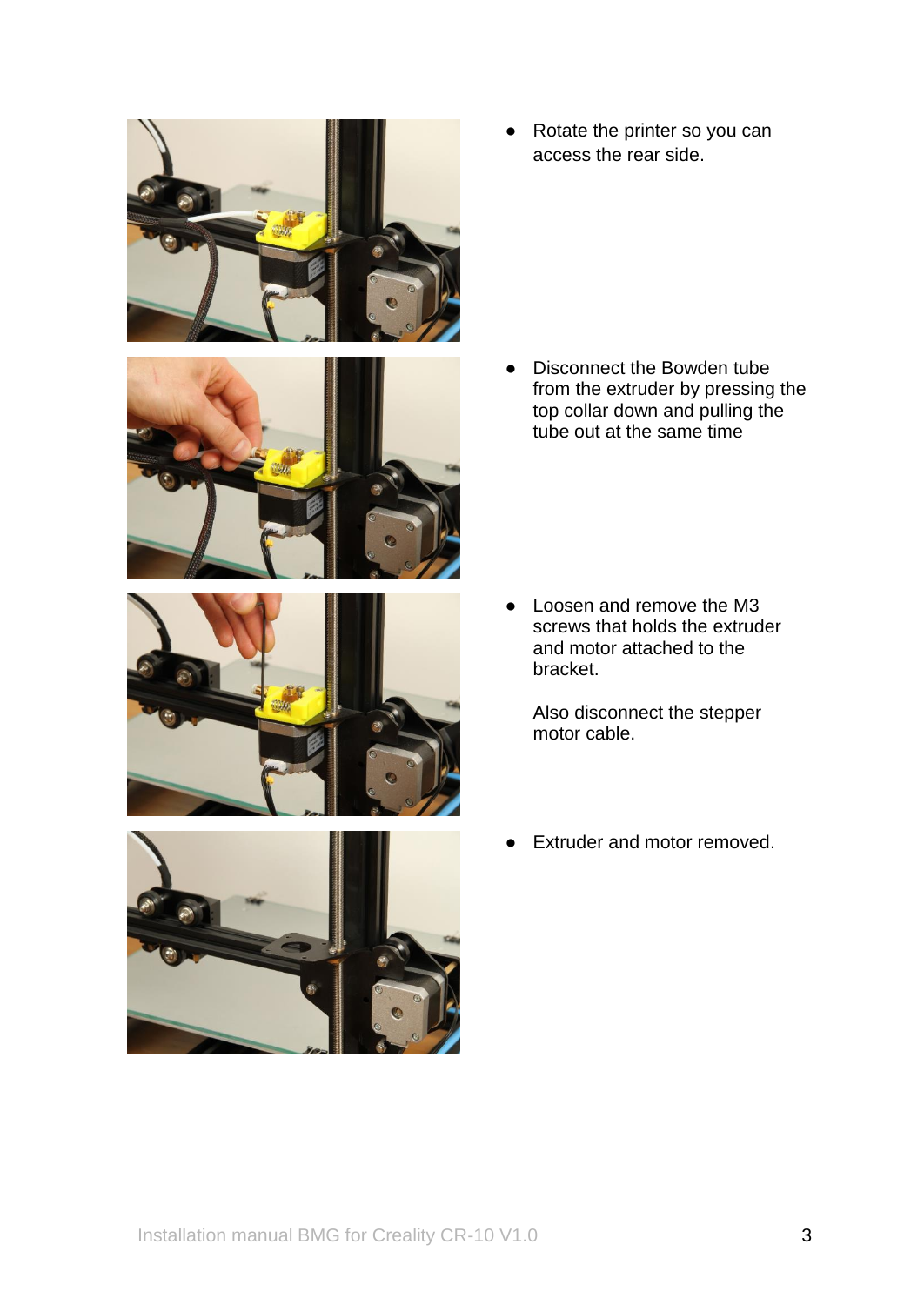

● Remove the existing drive gear from the motor using a 1.5 mm hex key.

• This photo shows what is included into the kit if you purchased it with the mount.

Also the mount shown is the version with filament sensor.



Use the new gear included in the set and place it onto the motor shaft, make sure the setscrew is aligned with the flat plane on the motor shaft.

**Important! Please use the orientation shown in the photo!**



Leave about 1-1.5 mm clearance between the gear and the motor. Tighten the setscrew.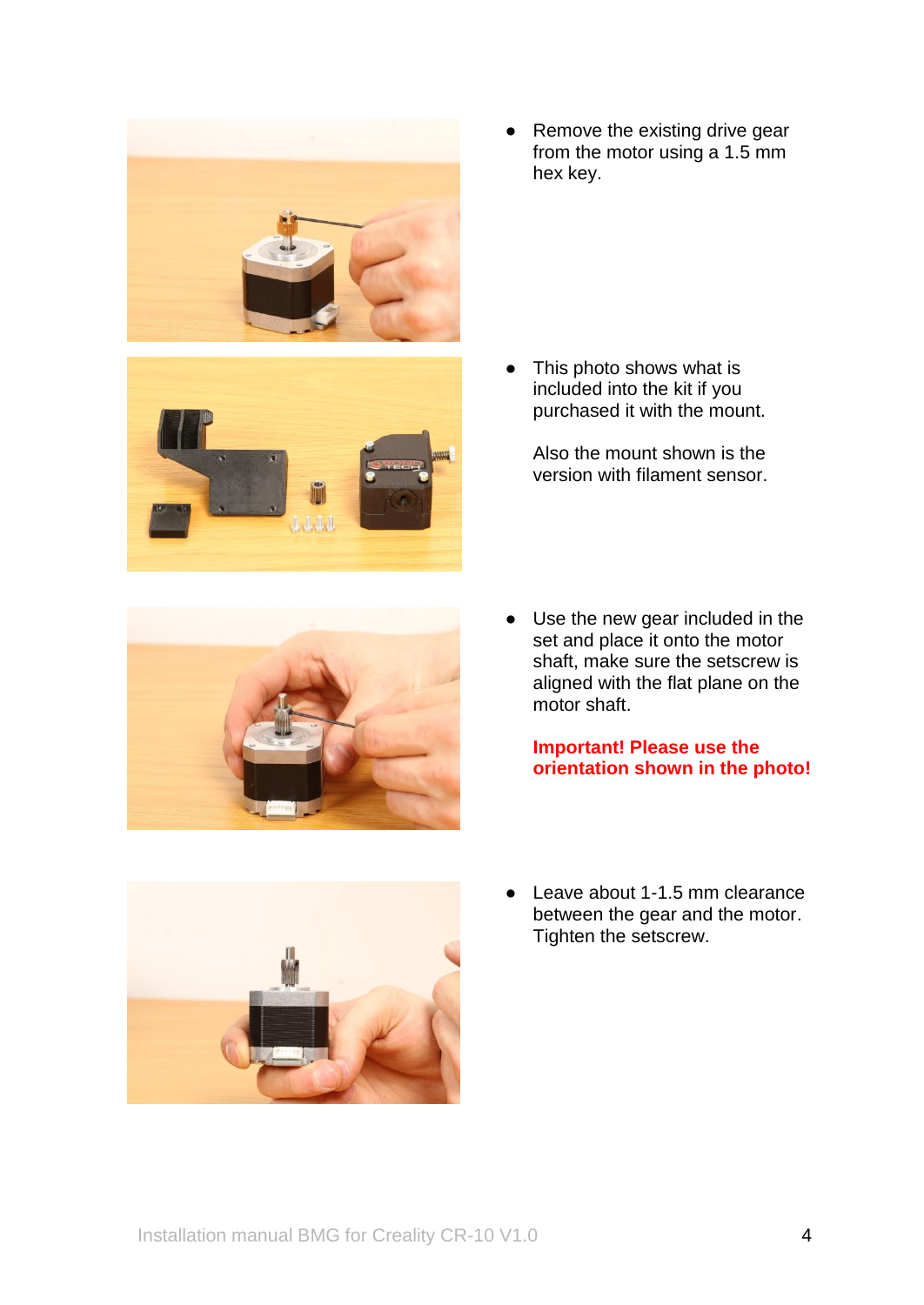

If you have a Creality CR-10S then you have a filament sensor, we have integrated the housing for the sensor into the mount.

● Unscrew the two M3 screws that holds the lid and the microswitch together and remove the microswitch.



● Place the microswitch into the new mount, please note the orientation and take care that the metal tab moves into position.



● Microswitch correctly positioned into the mount.



● Use the two screws you removed earlier from the original unit and screw them into the housing to secure the cover and the microswitch.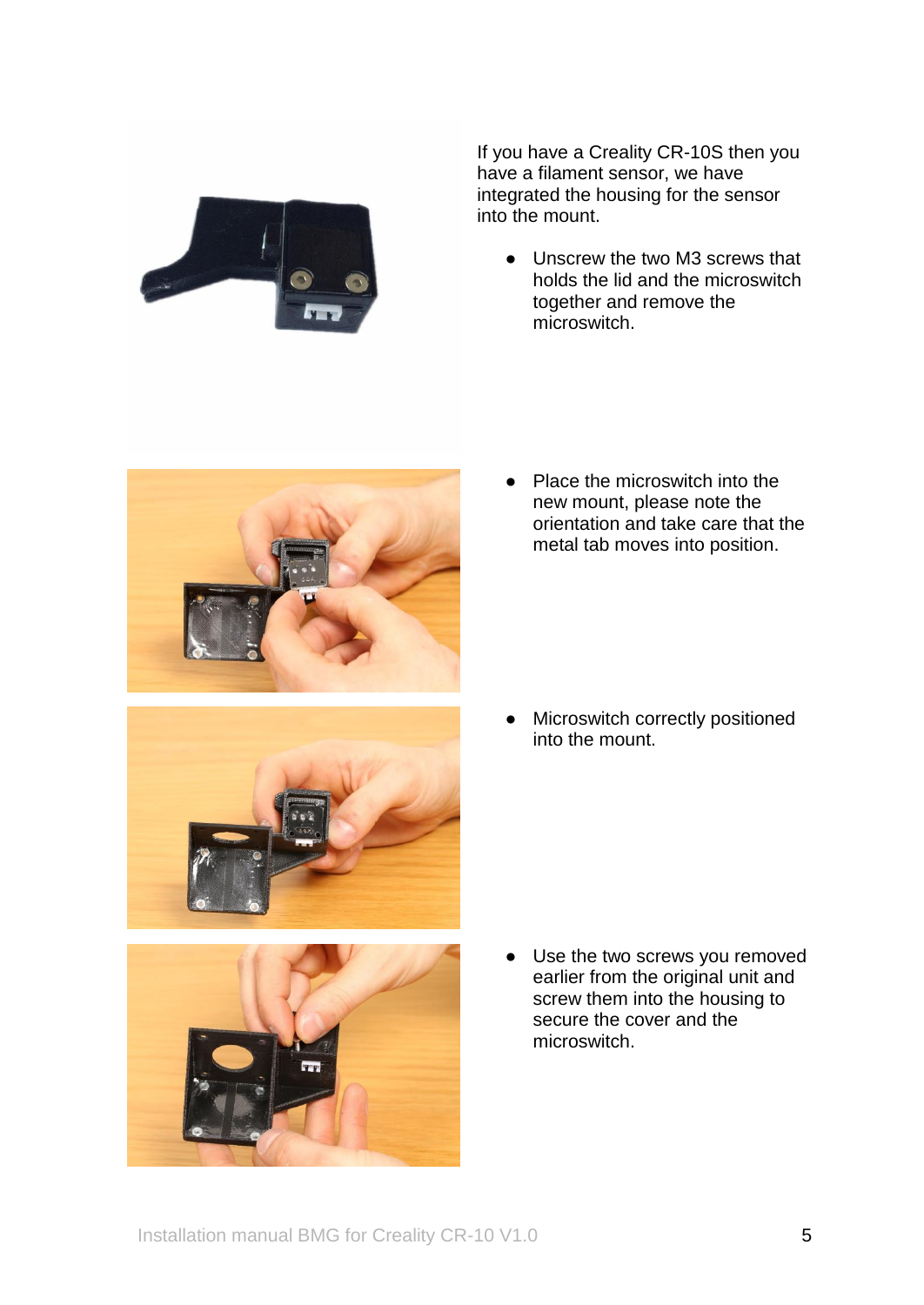

● Place the mount onto the motor with the connector facing as in the photo.

● Place the extruder onto the mount, be careful and guide the motor gear into the extruder so it has the correct position for the white gear. Tighten the screws to hold it together.



• Place the extruder with the bracket and use the included M3x8 bolts to secure it to the bracket on the printer.



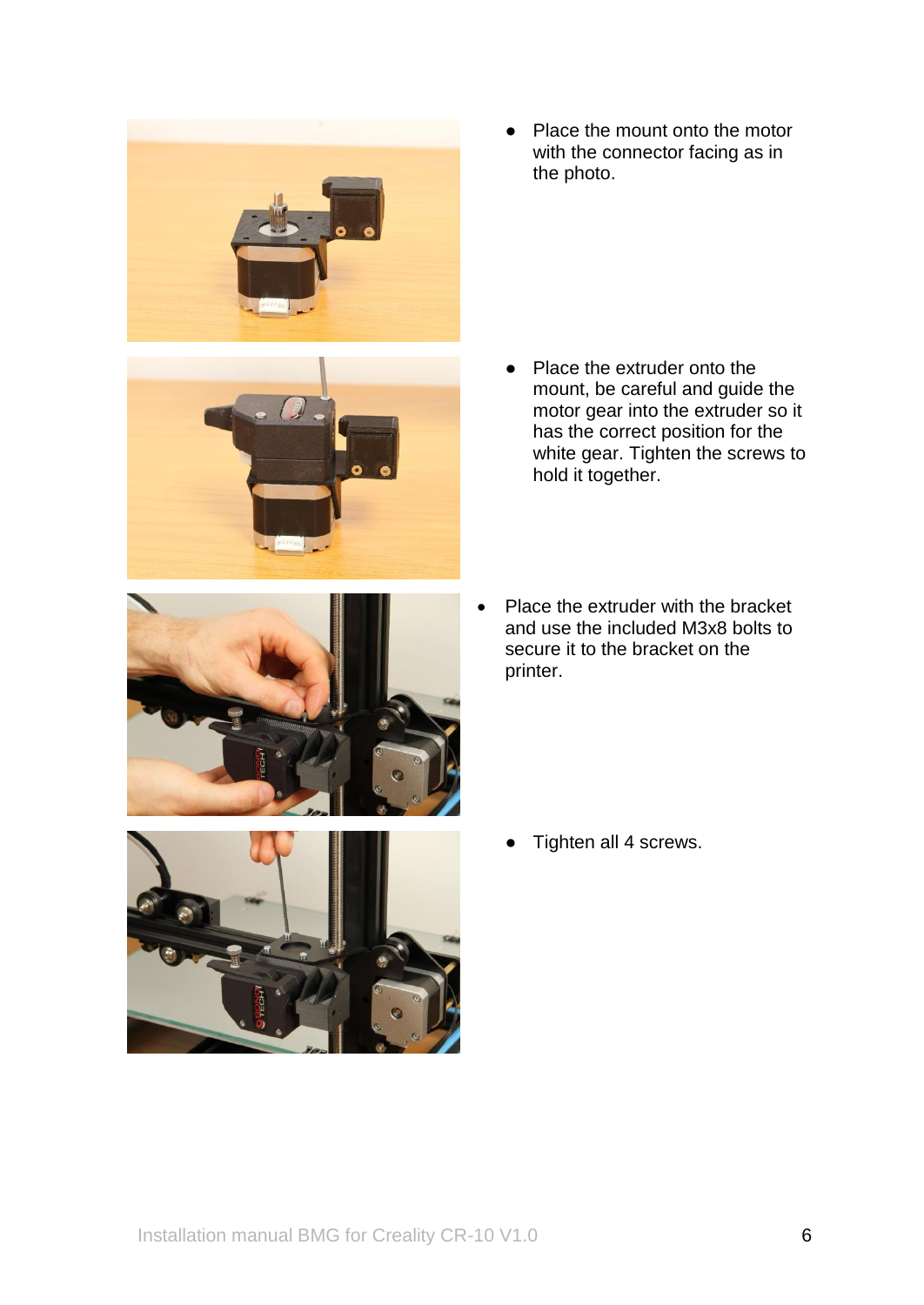

Since the BMG Extruder uses a gearing the rotation direction of the motor needs to be revered.

This photo shows how the cables are arranged in the connector for the extruder as default.

To change the rotation direction of the motor one of the two coils needs to be reversed polarity. We will move two cables in the connector and let them switch position.

- Use a Hobby knife and gently lift the small plastic tab and pull out the cable from the connector from position 1 as in the photo.
- Repeat this for the cable in position 4 (position 2 is empty) so both cables is loose. Now place the cable that was in position 1 to position 4 and the cable that was in position 4 to position 1.



This is how the cables is connected once they are moved, compare to the photo in the top.

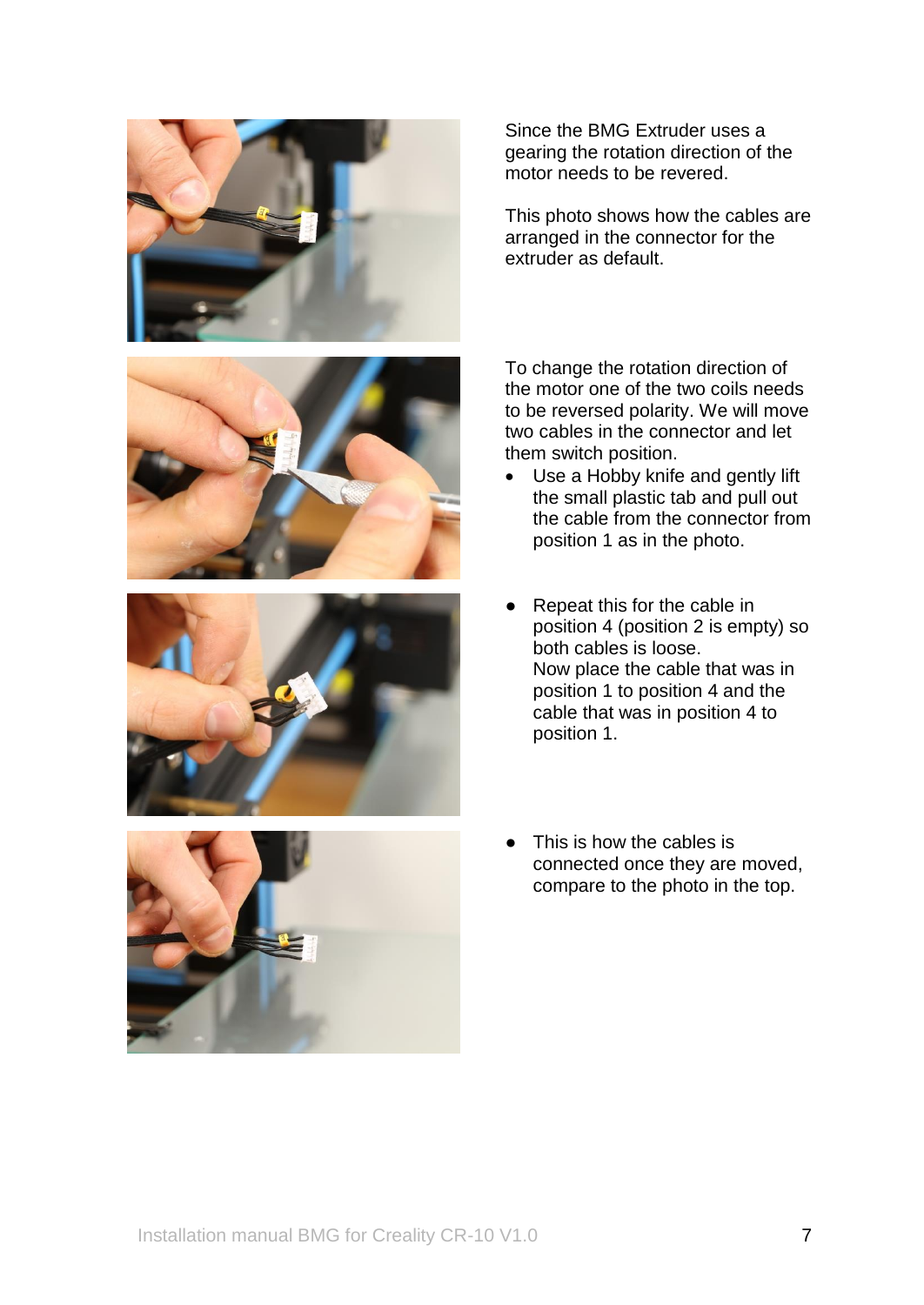





Now connect the modified cable to the stepper motor.

• Connect the cable to the filament sensor

Connect the Bowden tube to the extruder and place the Bowden clip under the collar of the push fit connector.

Tip: to reduce the risk of backlash in the Bowden tube pull the black collar of the push fit when you are pressing the tube hard into the extruder.

You successfully upgraded your feeder! Now you just need to configure the software of your 3d printer to start printing again.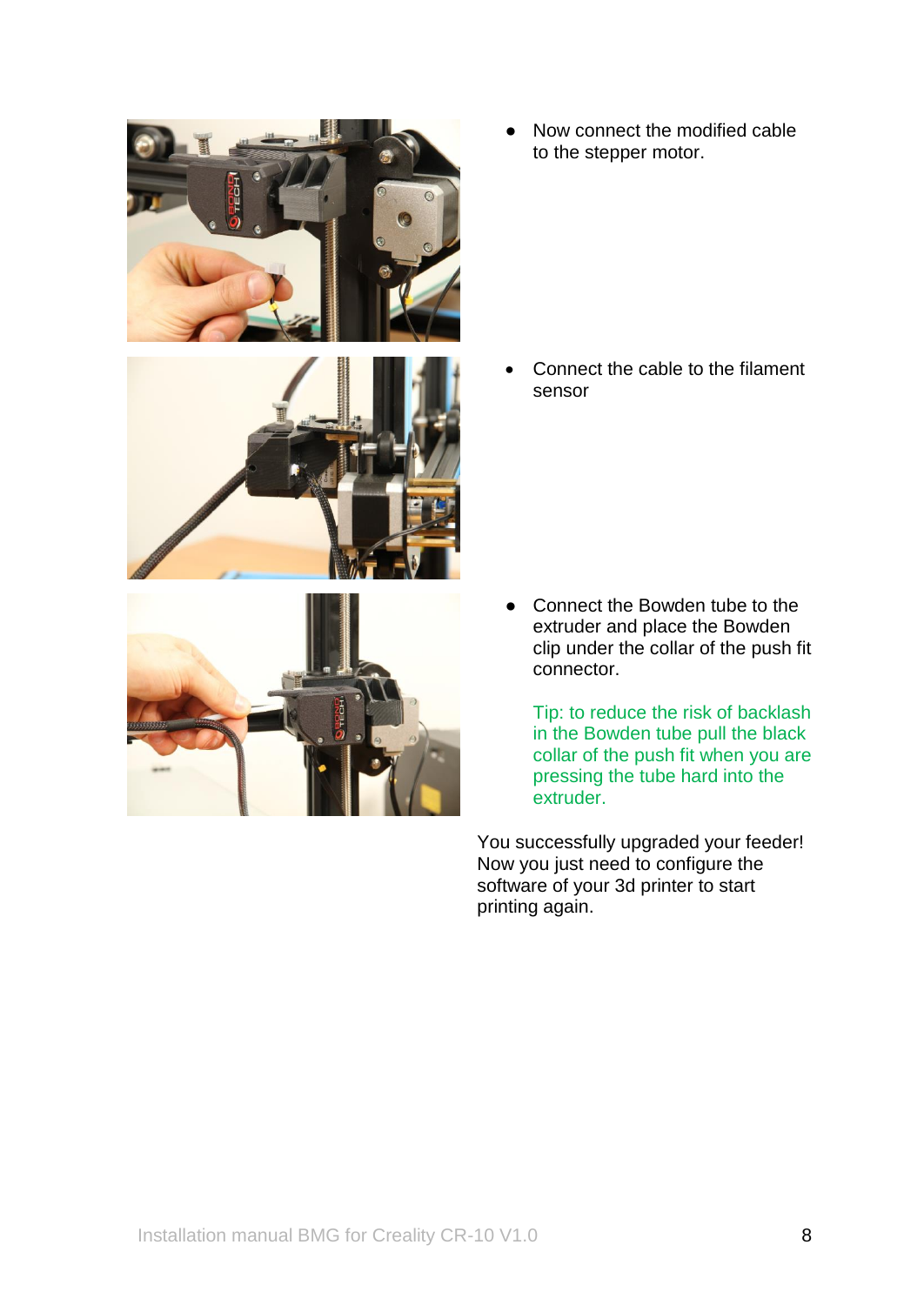### <span id="page-9-0"></span>**Software Configuration**

As the new extruder uses a gear reduction to create a high extrusion resolution and high torque the E-step value needs to be changed. The E-step value tells the printer how many steps to send to the motor for each mm of filament.

#### <span id="page-9-1"></span>Using original firmware

If you are using the original firmware on your printer you will have to add the following line to the start script so it will set the new E-step value to 415. M92 E415

This is the standard start script for Creality CR-10 in Simplify3D G28 ; home all axes G1 Z5 F3000 ; lift G1 X5 Y10 F1500 ; move to prime G1 Z0.2 F3000 ; get ready to prime G92 E0 ; reset extrusion distance G1 Y80 E10 F600 ; prime nozzle G1 Y100 F5000 ; quick wipe

We add the following line. G28 ; home all axes **M92 E415** ; set new E-step value for Bondtech BMG Extruder G1 Z5 F3000 ; lift G1 X5 Y10 F1500 ; move to prime G1 Z0.2 F3000 ; get ready to prime G92 E0 ; reset extrusion distance G1 Y80 E10 F600 ; prime nozzle G1 Y100 F5000 ; quick wipe

If you are using Cura you will be using the same method.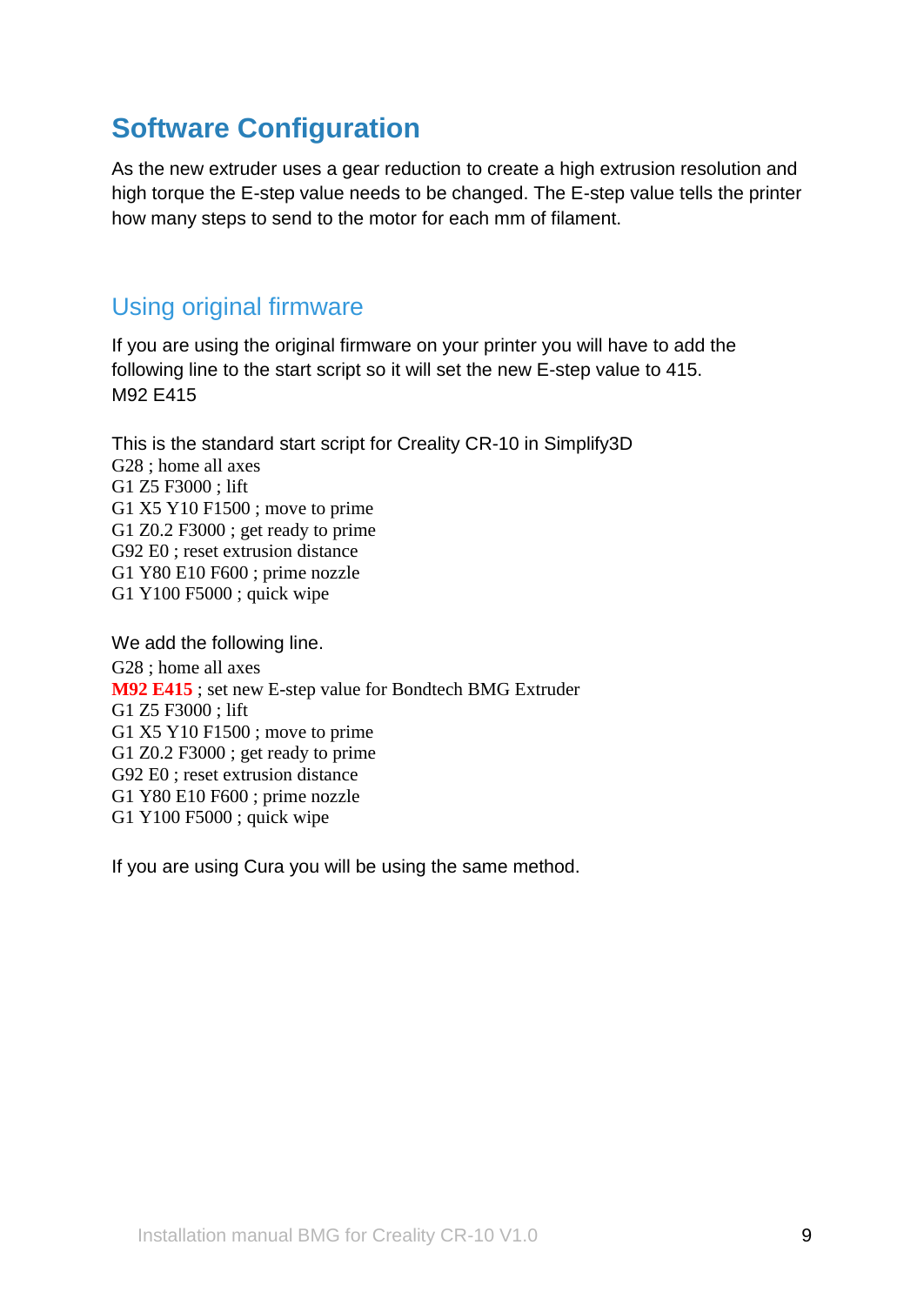#### <span id="page-10-0"></span>Using custom firmware

If you have installed a custom firmware in your printer you can change the e-step value directly in the firmware so there will be no need to put the command into the start script.

In the file configuration.h there is a section that contains the step values for the printer.

/\*\* \* Default Axis Steps Per Unit (steps/mm) \* Override with M92 \* X, Y, Z, E0 [, E1[, E2[, E3[, E4]]]] \*/ #define DEFAULT\_AXIS\_STEPS\_PER\_UNIT { 80, 80, 4000, 96 }

In order to set the new value of 415 cange the line to this. #define DEFAULT AXIS STEPS PER UNIT { 80, 80, 4000, 415 }

And recompile the firmware and upload it to the printer.

If your printer is a CR-10S then you should be able to upload the new firmware through USB, if your printer is a CR-10 then you first need to install a bootloader, below is a link to the procedure.

<http://www.instructables.com/id/Flashing-a-Bootloader-to-the-CR-10/>

<span id="page-10-1"></span>Note: You are making these modification at your own risk.

### **General usage advice**

As a general setting for the Thumbscrew adjuster we recommend using the following.

Hard filaments like PLA, ABS, PETG Tighten the thumbscrew fully and then back it off 1.5 turns.

Soft filaments: Tighten the thumbscrew fully and then back it off 3-4 turns.